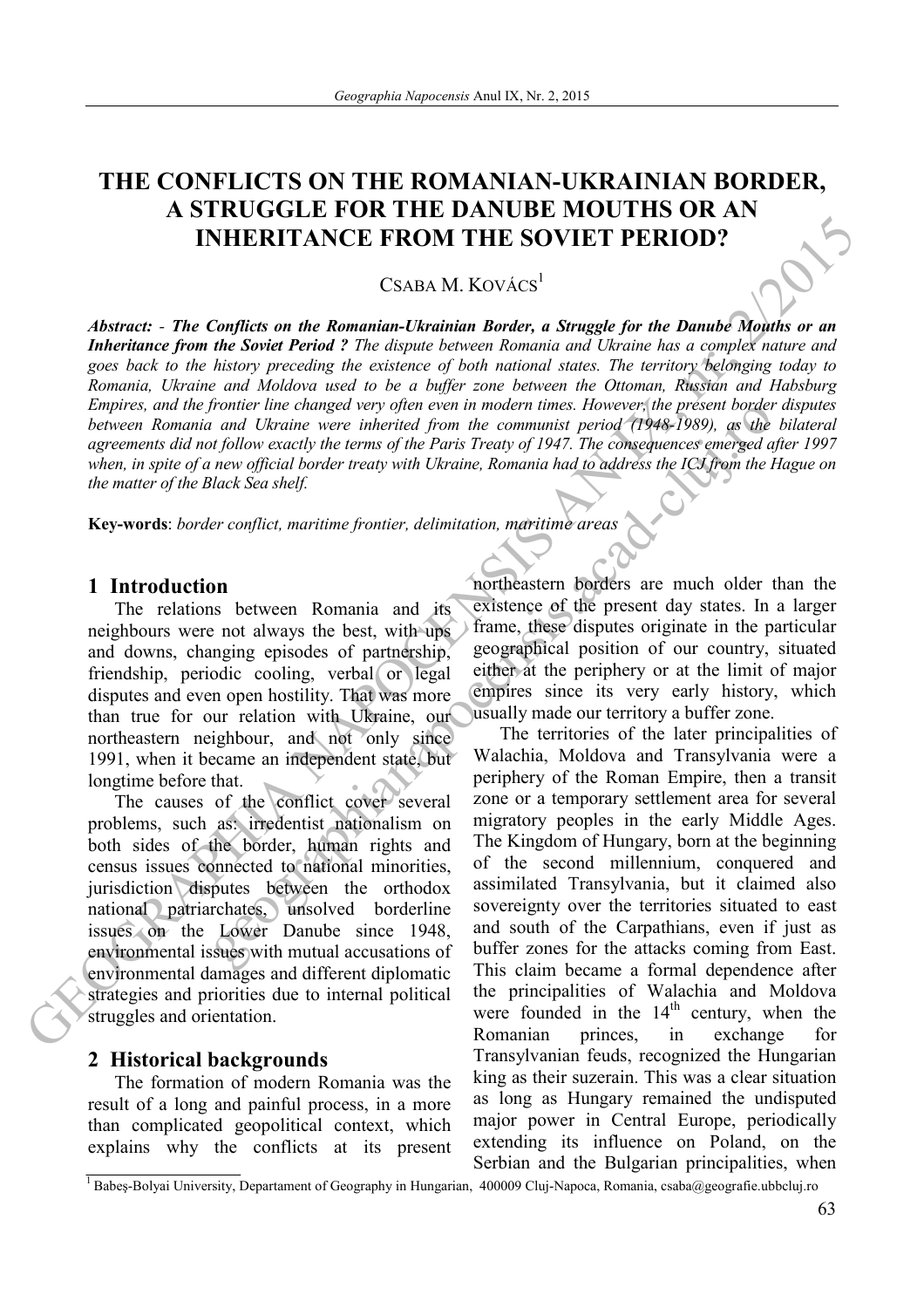the Byzantine Empire was more and more becoming a shadow of itself and the Russian principalities were mostly fighting against each other.

The emergence of the Ottoman Turks in the Balkans in the second half of the  $14<sup>th</sup>$  century rapidly changed the geopolitical situation in the area, as the Serbian and Bulgarian territories were gradually conquered and Walachia was put in the situation of defending itself more or less successfully<sup>1</sup>, while Moldova became temporarily a subject of dispute between Poland and Hungary. In the 15<sup>th</sup> century Hungary was still able to resist and defeat most of the Turkish attacks, but after the Turks conquered most of the Balkan Peninsula and finally the city of Constantinople, Moldova also became a target for Ottoman conquest, resisting successfully until the end of the  $15<sup>th</sup>$  century, but finally being forced to pay tribute to the Turks<sup>2</sup>.

The Ottoman domination became overwhelming after the fall of Hungary in 1526 and the conquest of its capital Buda in 1541, though the principalities of Transylvania, Walachia and Moldova were able to preserve a large internal autonomy until the end of the  $17<sup>th</sup>$ century. In 1672 Poland lost Kamieniec and the region of Podolia to the Turks, but after the siege of Vienna in 1683, the Habsburgs finally conquered Hungary and by 1699 the Turks were expelled to south of the Danube<sup>3</sup>. At the same time, a fourth major power in the area became Russia, which fought under Peter the Great several wars against the Ottomans, but after the failed campaign on the Prut river in 1711, the objective of gaining the access to the Black Sea was postponed for several decades<sup>4</sup>.

The modern era for the international relations in the area was inaugurated by Catherine the Great, under whose rule the Russian Empire gained not only the access to the Black Sea (annexing by 1783 the territories until the Southern Bug river), but also the right of protection of orthodox Christians living in the Ottoman Empire, at the Treaty of Küçük Kaynarca in 1774. The next year, as a reward of her favourable attitude in the war, Austria annexed the northwestern part of Moldova, known since as Bukovina province, then in 1792, at the end of the next russo-turkish war, Russia annexed the so-called Transnistria, the territory between the Bug and Dniester rivers.

The mentione of the User-<br>In the second half of the 140-wentro units the Soultern Bag inverse), but the terminor<br>mediator in the Soultern Half of the Soultern Half orientation in the Source of products. Christian living t t and defeat most of the Turkish Russia annexed the so-called Transmist<br>
r the Turkis conquered most of territory between the Bug and Dniesler riving<br>
insula and finally the city of The most important territorial change<br> The most important territorial change for the Romanian Principalities came after the Treaty of Bucharest, in 1812, when the eastern half of Moldova, known since as Bessarabia, was included to the Russian Empire. The next Russo-Turkish war (1828-1829) consecrated again the Russian hegemony in Eastern Europe. Concluded by the Treaty of Adrianople, the Turkish cities left to the Danube (Brăila, Giurgiu and Turnu) with their annexed territories (rayas) were ceded to Walachia, fixing the border on the thalweg of the Danube, but the islands of the Danube Delta were given to Russia. The peace treaty was followed in 1834–1835 by the *Organic Regulations,* some quasi-constitutional organic laws enforced by the Imperial Russian authorities in Moldavia and Wallachia. This also meant the formal instauration of a Russo-Turkish condominium on the Danubian Principalities, reinforced after the revolutionary movements of 1848 by the Convention of Balta Liman (May 1849).

The international statute of the Danubian Principalities changed significantly again after the Crimean War. The Treaty of Paris (1856) placed the principalities, still as Ottoman vassals, under the protectorate of all European Powers (the United Kingdom, the French Empire, the Kingdom of Piedmont-Sardinia, Prussia, Austria and Russia). Russia lost the territory it had been granted at the mouth of the

-

 $\overline{a}$ 1 In 1417 Wallachia lost the province of Dobrogea to the Ottoman Empire, when prince Mircea had to pay an annual tribute and send one of his sons hostage to Constantinople as a guarantee of his loyalty to the Sultan. <sup>2</sup>Moldova lost in 1484 to the Turks the cities of Kilia and Moncastro (later Akkerman, today Belgorod Dnestrovski), then further southern territories between 1434-1438, known as Ancient Bessarabia or Bugeac.

<sup>&</sup>lt;sup>3</sup> The final frontiers between the Ottoman and Habsburg Empires on the Sava-Danube line were fixed only in 1739 at the Peace Treaty of Belgrade.

<sup>4</sup> Russia and the Ottoman Empire already fought three wars before 1711, and between 1735 and 1878, six more

wars, with Austria directly involved (on Russia's side) between 1735-1739 and 1787-1792.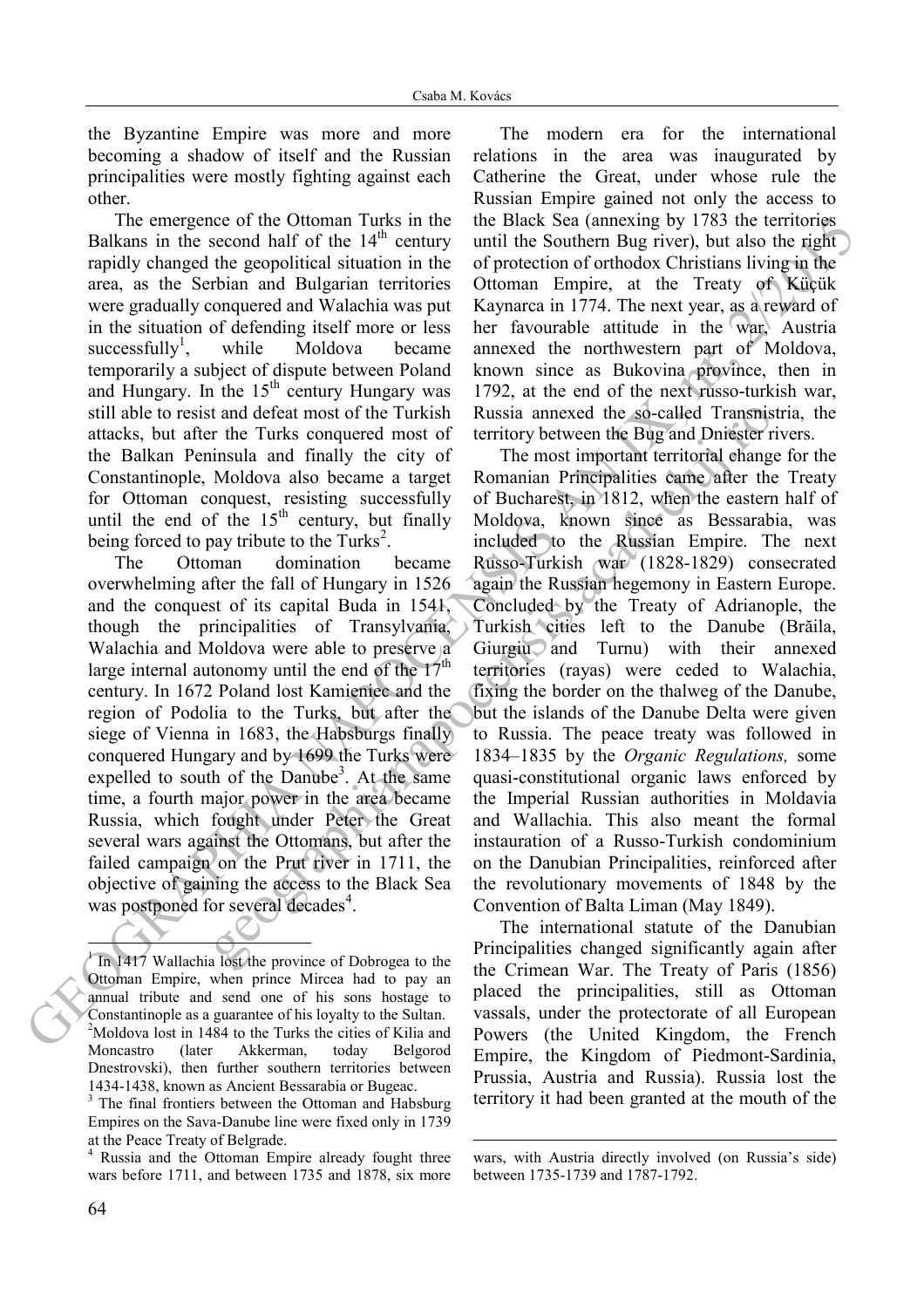Danube: the islands of the delta ceded to Turkey and three counties of Southern Bessarabia (Cahul, Bolgrad and Ismail) ceded to Moldova, it was forced to abandon its claims to protect Christians in the Ottoman Empire in favour of France and practically lost its influence over the Romanian principalities. The international protection proved to be a very favorable context for political unification when, in January/ February 1859, the principalities created a *fait accompli* situation by electing the same person, A. I. Cuza, as their prince.

unified Romania proclaimed its<br>
BSSR 70% of the territory and 80%<br>
d joined the war on the Russian SSR 70% of the territory and 80%<br>
d yas the recognition of the population) and the Ukrainian SSR Bess<br>
the peace treaties When the last Russo-Turkish war broke out in May 1877, the unified Romania proclaimed its independence and joined the war on the Russian side. Its reward was the recognition of the independence at the peace treaties of San Stefano and Berlin (1878), but also the territory of Northern Dobrogea, given as a compensation for the three counties of southern Bessarabia, which Russia occupied and refused to cede to Romania (though the integrity of Romanian territory was stipulated in the bilateral treaty preceding the war). As a result, the frontier between Romania and the Russian Empire became the Prut river and the lower Danube, with the largest Chilia branch within the delta sector.

Romania became a kingdom in 1881 and finally an important new factor in Eastern European politics. This became firstly obvious when the after the second Balkan's War in 1913, it annexed Southern Dobruja, then in 1916 when, after carefully negotiated preconditions, joined the Entente in WWI. Though in 1917 the Central Powers defeated and occupied the most important parts of Romania, the ultimate results were beyond expectations: after the Romanians of Transylvania, Bessarabia and Bukovina proclaimed in 1918 the unification to Romania, the Peace Treaties of Versailles (1920) recognized almost all new territorial annexations. However, the union of Bessarabia (though recognized by France, United Kingdom, Italy, and Japan) never came into force, because Japan did not ratify it. The United States refused to sign the treaty on the grounds that Russia was not represented at the Conference. Soviet Russia (and later, the USSR) did not recognize the union, and by 1924, after its demands for a regional plebiscite were declined by Romania for

the second time, declared Bessarabia to be Soviet territory under foreign occupation.

Christians in the Olderain temperature in the solicity of the system and the system of the system procedure of the meaning investigate. The meaning in the system procedure of the meaning investigate in the system of the m According to the Molotov-Ribbentrop Pact, Article 4 of the secret Annex, Bessarabia fell within the Soviet interest zone. On June 26, 1940, the USSR issued an ultimatum to Romania, demanding immediate cession of Bessarabia and Northern Bukovina. Romania was given four days to evacuate its troops and officials. On August 2, the Moldavian Soviet Socialist Republic was established on most of the territory of Bessarabia, merged with the western parts of the former Moldavian ASSR. Bessarabia was divided between the Moldavian SSR (70% of the territory and 80% of the population) and the Ukrainian SSR. Bessarabia's northern and southern districts (nowadays Budjak and parts of the Chernivtsi oblast) were alloted to Ukraine, while some territories  $(4,000 \text{ km}^2)$  on the left (eastern) bank of the Dniester (present Transnistria), previously part of Ukraine, were allotted to Moldavia. In addition, On October 25/26, 1940, soviet troops occupied six islands south of the Kilia thalweg.

Between June 22 and July 26, 1941, Romanian troops with the help of Wehrmacht recovered not only Bessarabia and northern Bukovina, but took control of the the entire region between Dniester and Southern Bug rivers, including the city of Odessa. The Romanian-administered territory - called the *Transnistria Governorate* - with an area of 44.000 km2 and a population of 2,3 mln inhabitants, was divided into 13 counties, with nearly 200,000 Romanian-speaking residents.

During the offensive of August 1944, the soviet troops conquered again Northern Bukovina and Bessarabia, and after the truce of September  $12^{th}$ , the soviet border patrols occupied without a fight all the islands situated south of the navigable channel of the Kilia branch. The Peace Treaty of Paris (signed in 1947) fixed the Soviet-Romanian boundary on the Kilia thalweg (as it was between 1878- 1914), but on February  $4<sup>th</sup>$  1948 Romanian prime minister P. Groza and Soviet foreign secretary V. Molotov signed a special protocol about the frontier between Romania and the USSR, according to which six Romanian Islands (Coasta Dracului, Daleru mare, Daleru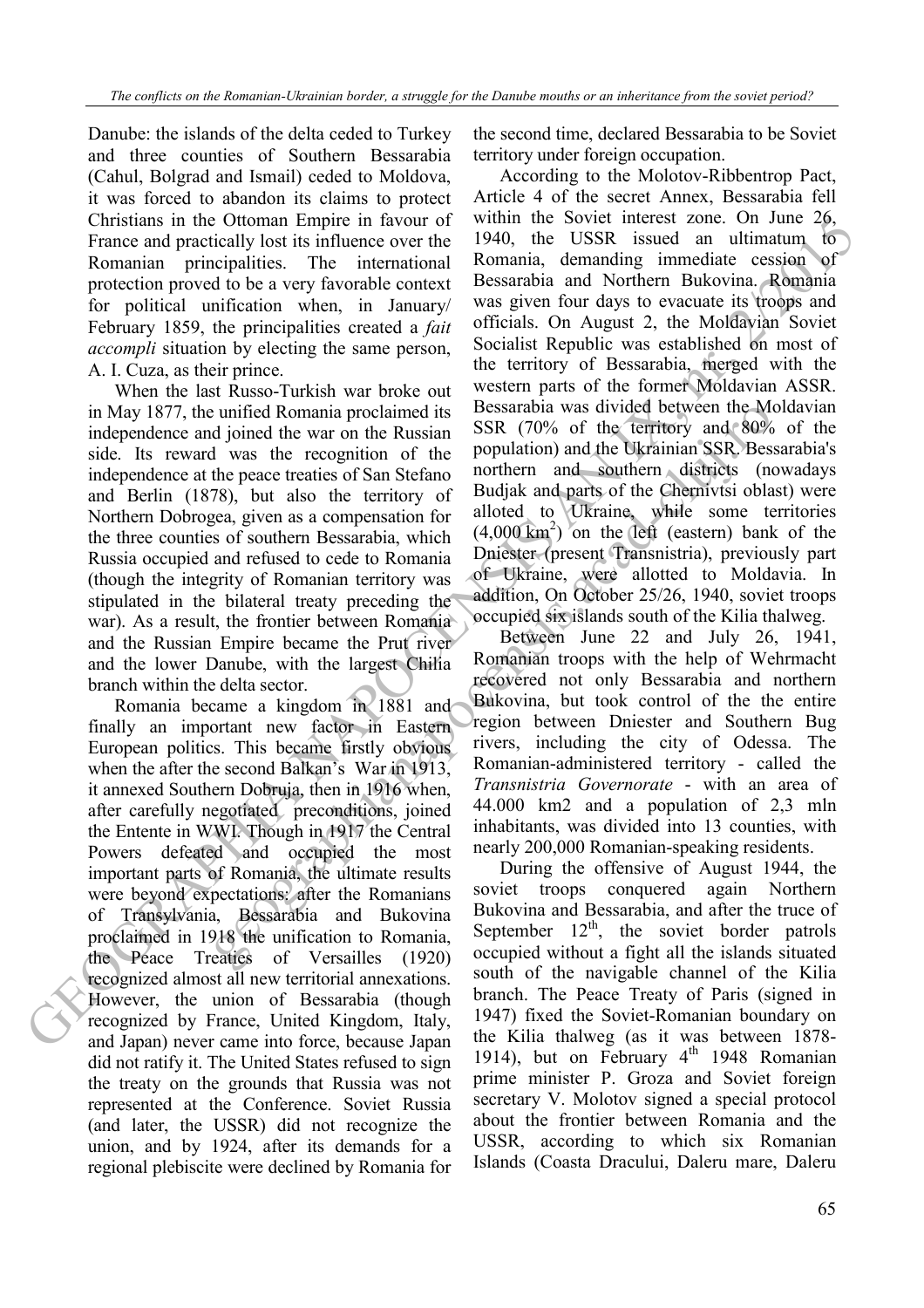detailing to Contain and eventually a mail eventual in the main scheme of the fraction of the main scheme of the form of the contain and  $R_{\text{th}}$  is the contain and the representative of the fraction of the fraction of t mic, Maican, Limba and the Serpents' Island) were ceded to the Soviet Union, while two other islands (Tatomir and Cernofca), also occupied by the Soviets in 1944, were recognized as belonging to Romania and evacuated. Though this protocol was not ratified, on November  $25<sup>th</sup>$ 1948 the representatives of the foreign offices from both countries signed on the field an agreement establishing the frontier line on Musura Channel and Bay. The protocol was kept secret until February  $27<sup>th</sup>$  1961, when Romania and the USSR signed the official treaty about the frontiers' status, collaboration and mutual assistance. On June  $20<sup>th</sup>$  1961, the documents signed in 1948-1949 were ratified by the Romanian State Council, but neither by the Parliament of Romania, nor by the Supreme Soviet of the USSR, which made them unconstitutional and thus legally invalid from the international point of view.

At the dismantlement of the USSR in 1991, Romania was among the first countries to recognize the independent Ukraine, which inherited the unsolved border situation. In February 1992, diplomatic relationship was established, with embassies in Kiev and Bucharest. In 1997; the NATO advised Romania to solve its territorial issues with Ukraine before joining the organization.

The Romanian-Ukrainian de facto border on the Musura branch and the belonging of five from the six mentioned islands to Ukraine (Maican island remaining still to be disputed) were made official on June 2<sup>nd</sup> 1997, when the first borderline treaty was signed at Constanţa. In June 2003, a second borderline treaty was signed by Ukraine and Romania at Chernowtzy. However, both sides have agreed that if no resolution on maritime borders can be reached within two years, then either side can go to the International Court of Justice to seek a final ruling.

# **3 The dispute on the Serpents' Island and the Black Sea continental plateau**

On September 16th, 2004 the Romanian side brought a case to the Court following unsuccessful bilateral negotiations. On February  $3<sup>rd</sup>$ , 2009 the Court revealed its verdict, in which it established a single maritime boundary

delimiting the continental shelf and exclusive economic zones of Romania and Ukraine.

Oil (10 million tons) and natural gas deposits  $(1 \text{ billion } m^3)$  were discovered under the seabed nearby. The natural resources are not significant though, as they can be exhausted in 2–3 years of development. BP and Royal Dutch/Shell signed prospect contracts with Ukraine, while Total with Romania. Austrian OMV also signed a contract with Naftogas of Ukraine and Chornomornaftogaz to jointly participate to an auction for a concession of the area.

stance. On June 20<sup>-1</sup> 1961, the 11 the tot is geographic position, shakes<br>dia 1948-1949 were ratified by status dramatically affects the marifime<br>tate Council, but neither by the line between the two countries. If Snake<br> Due to its geographic position, Snake Island status dramatically affects the maritime frontier line between the two countries. If Snake Island is an island, then continental shelf around Snake Island should be considered as Ukrainian water. If Snake Island is not an island, but a cliff, then in accordance with international law the maritime boundary between Romania and Ukraine should be drawn without taking into consideration the isle location. The Romanian side claimed that Ukraine was developing Snake Island in order to prove its island status as contrary to a cliff.

In general, the islands are "special" or "relevant" circumstances to be considered in each act of delimitation effected either by states themselves or with the help of a third party, such as the ICJ, and depending on the peculiarity of a given situation, considerations of equity may lead to giving islands full, partial or even no effect in determining entitlement to maritime areas.

The decision of the ICJ in this case was not easy to predict. Even if the ICJ declares Snake Island to be an "island", in delimiting the maritime zones, the ICJ may take into account "special" or "relevant" circumstances (the fact that the Black Sea is the "enclosed or semienclosed sea" which would make the maritime delimitation more difficult, the presence of the Serpents' island, its location, significance etc.) and give the Serpents' Island either full, or some, or none effect at all.

The court delivered its judgment on February 3, 2009, which divided the sea area of the Black Sea along a line which was between the claims of each country.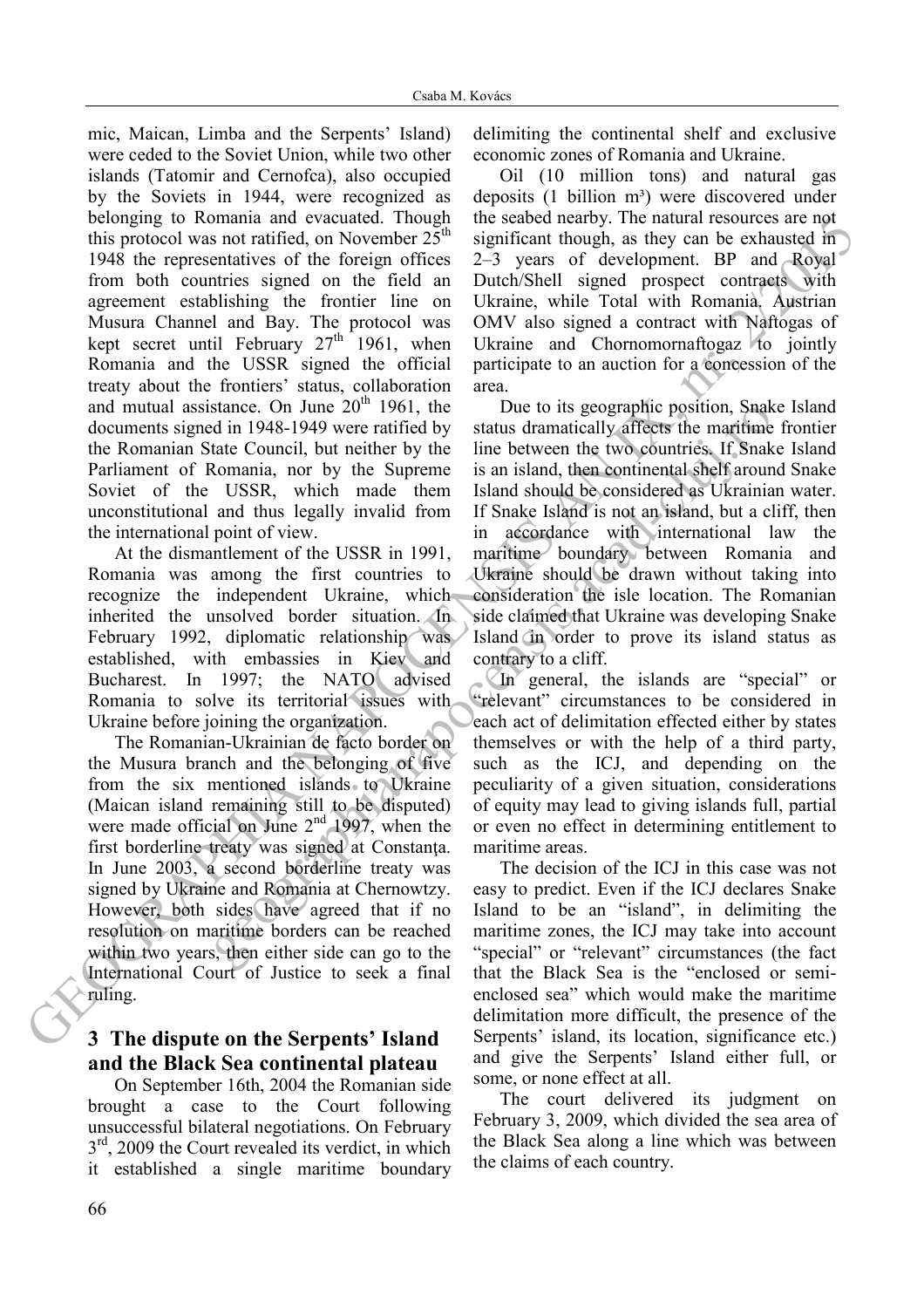On the Romanian side, the Court found that the landward end of the Sulina dyke, not the manmade end should be used as a base point for the establishment of the provisional equidistance line. The Court noted that the functions of a dyke are different from those of a port, and only harbor works are regarded as forming part of the coast.

On the Ukrainian side, the Court found that Snake Island cannot be taken to form part of Ukraine's coastal configuration. The Court explained that "to count Serpents' Island as a relevant part of the coast would amount to grafting an extraneous element onto Ukraine's coastline; the consequence would be a judicial refashioning of Geography" The court concluded that Snake Island "should have no effect on the delimitation in this case, other than that stemming from the role of the 12-nauticalmile arc of its territorial sea".

While the judgment draws an equitable line between both parties, Romania got a larger chunk (9700 sq km or 79.34%) of the disputed area from the continental shelf, allowing it to exploit 80% of estimated 100 billion cubic meters of natural gas deposits and 15 million tons of petrol located underneath the seabed. Although according to Ukraine's commissioner in the UN International Court, almost the whole of oil and gas reserves are concentrated in the part of the sea shelf going to Ukraine.

The island Maican, the smallest of the six islands ceded by Romania to the USSR according to the before mentioned 1948 Groza-Molotov protocol, was "inherited" by Ukraine in 1991. As Romania contested the international validity of this protocol, the status of five islands was cleared by the borderline treaties of Constanţa (June 1997) and Chernowtzy (June 2003), with the exception of the island Maican. After April 2009, the Romanian delegation of the Romanian-Ukrainian border commission made a first attempt to trace the boundary at north of island Maican, claiming that the natural silting of the southern branch made it unsuited for navigation and thus the borderline should be on the northern branch.

The Ukrainian side refused this claim, arguing that it would create a dangerous precedent for further Romanian territorial

claims (in case of other branches of the Danube become silted). Moreover, a northern version of the boundary would make the new navigable channel of the Bâstroe branch a sector for international navigation and hence Ukraine should share the taxes with Romania.

# **4 The Bâstroe Channel and the Musura Bay**

equations of the U control does that incorrelates the control of the method of the control of the control of the control of the state of the control of the state of the control of the state of the control of the control o amonus element onto Ukraine<br>
among the main Ukrainian waterway untitings mesquence would be a judicial when its exploitation is<br>
of Geography" The court sitting. There was a project, proposite lisland "should have no Ukrai In August 2004, Ukraine inaugurated the first sector of the newly built Bâstroe Channel (also known as Bystroe Channel, Danube-Black Sea Channel), in the Danube Delta. This was among the main Ukrainian waterway until 1959, when its exploitation stopped due to natural silting. There was a project proposed by Ukraine to reopen its navigation. According to official Ukrainian plans, it was to be completed in 2008. The 0intent was to provide a deepwater route from the Danube to the Black Sea under Ukrainian control, in order to reduce ship transit costs and provide an alternate route to Romania.

Ecologists have raised significant concerns about damage to the Danube Delta ecosystem. The Danube Delta has been a UNESCO World Heritage Site since 1991. The European Union has repeatedly asked Ukraine to halt the project, as have Romania and the United States. The Worldwide Fund for Nature has said the canal threatens the delta's most important wetland, where 70 percent of the world's white pelicans and 50 percent of pygmy cormorants live.

After the apparent failure of diplomatic efforts, the government of Romania, where most of the Danube Delta lies, is reportedly considering building a 20 km canal that would absorb the Danube's water upstream of Ukraine's small piece of the river, in order to render the planned Bastroe Channel useless and thereby discourage Ukraine from attempting such a project. The Romanian canal would be designed so that it could be shut at any time, returning the river more or less to its current state.

The official inauguration of the project was scheduled for Ukrainian Independence Day August 24, 2004 but was postponed until August 26. On August 24, around 140 non-profit organisations and trade unions submitted an open letter at the Ukrainian embassy in Bucharest,